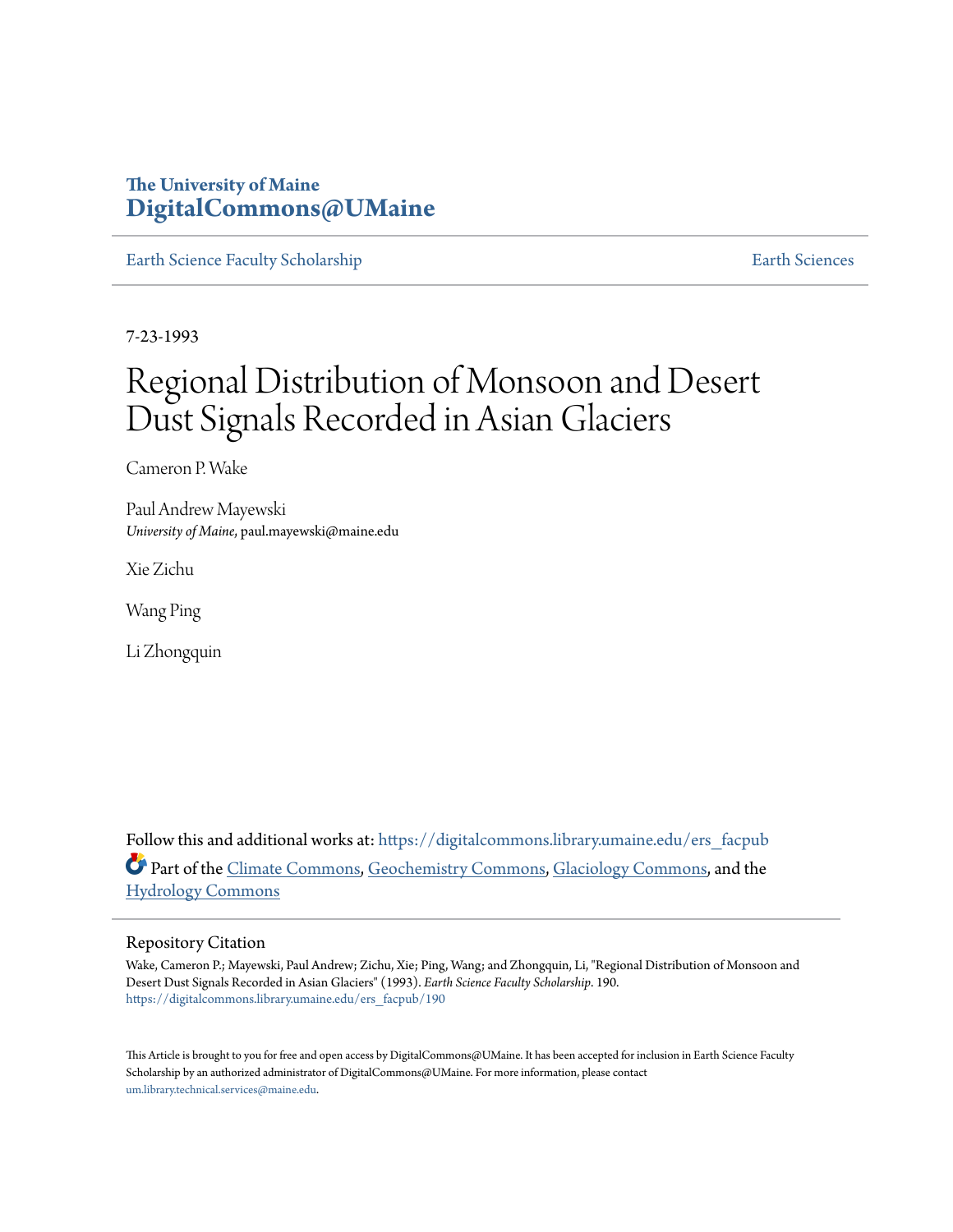# **REGIONAL DISTRIBUTION OF MONSOON AND DESERT DUST SIGNALS RECORDED IN ASIAN GLACIERS**

**Cameron P. Wake and Paul A. Mayewski** 

**Glacier Research Group, University of New Hampshire** 

**Xie Zichu, Wang Ping and Li Zhongqin** 

**Lanzhou Institute of Glaciology and Geocryology, China** 

### **Regional Setting**

**Abstract. Short-term (6 months to 17 years) glaciochemical records have been collected from glacier basins throughout the mountains of central Asia. The spatial distribution of snow chemistry in central Asia is controlled predominantly by the influx of dust from the arid and semi-arid regions in central Asia. The glaciochemical data suggests that glaciers which are removed from large source areas of mineral aerosol, such as those in the Himalaya, the Karakoram, and the southeastern Tibetan Plateau, are the ones most likely to contain longer-term glaciochemical records which detail annual to decadal variation in the strength of the Asian monsoon and long-range transport of Asian dust.** 

#### **Introduction**

**Both marine aerosol transported inland with the Asian monsoon and dust derived from the vast arid and semi-arid regions of central Asia play major roles in geochemical cycles in Asia (e.g., Sequeira and Kelkar, 1978; Galloway et al., 1987; Prospero et al., 1985). Although regional precipitation chemistry investigations have been performed in India and eastern China, little is known concerning the spatial and temporal variability of precipitation chemistry on the Tibetan plateau and bordering mountain areas (Harte, 1983; Wake et al., 1990). Here we report on a suite of short-term (6 months to 17 years) glaciochemical data sets which describe the spatial variation of snow chemistry throughout central Asia. This data base is used to quantify the influence of marine aerosol and Asian dust on the chemical content of snow in the mountains of central Asia, and identify glaciers whose chemical records are sensitive to the annual variability of the Asian monsoon and long-range transport of Asian dust.** 

#### **Sampling and Analysis**

**Over the past several years we have collected high resolution glaciochemical records from Sentik Glacier (site 2 in Figure 1)(Lyons and Mayewski, 1983; Mayewski et al., 1983; 1984), Biafo Glacier (site 3)(Wake et al., 1989), and Glacier No. 1 at the headwaters of the Urumqi River (site 10)(Wake et al., 1992). More recently, snow and ice samples have been collected from Ngozumpa Glacier (site 1), Hispar Glacier (site 3), Xixabangma Peak (site 4), Qiang Yong Glacier (site 5), Mt. Geladaindong (site 6), Meikuang Glacier (site 7), Mustagh Ata (8), and Chongce Ice Cap (site 9). Extreme care was taken at all times during sample collection and handling to assure samples remained uncontaminated. Snow samples were analyzed for anions (chloride, sulfate, and nitrate) and cations (sodium, potassium, calcium, and magnesium) using a Dionex Ion Chromatograph model 2010. Detailed methods appear elsewhere (Wake et al., 1992). We also include snow chemistry data from Dunde Ice Cap (site 11)(Thompson et al., 1990).** 

**Copyright 1993 by the American Geophysical Union.** 

**Paper number 93GL01682 0094- 8534/93/93 GL-01682503.00** 

**The glaciochemical records discussed here cover a wide geographic area (Figure 1), and can be separated into four distinct regions on the basis of landscape, as defined by Alekseyev et al., (1988), and/or climatic regime as reviewed by Ramage (1971), Barry and Chorley (1982), and Hastenrath (1985):** 

**(i) Ngozumpa Glacier (site 1) lies on the southern slopes of the eastern Himalaya. This region is characterized by mixed forest and small scale agriculture below 4500 m. Precipitation is derived from monsoonal air masses during the summer and from westerly depressions during the winter.** 

**(ii) Sentik Glacier (site 2) and Hispar Glacier (site 3) lie in the western Himalaya and Karakoram, respectively. Moisture derived from westerly air masses throughout the year results is high snow accumulation in this region (Mayewski et al., 1984; Wake, 1989). The western Himalaya and, to a lesser extent the Karakoram, are also influenced by precipitation derived from summertime monsoon circulation.**  In addition, arid and semi-arid regions, including the Thar **Desert (Figure 1), lie to the southwest of the Karakoram and the western Himalaya.** 

**(iii) Xixabangma Peak (site 4), Qiang Yong Glacier (site 5), and Mt. Geladaindong (site 6) fall within the grassland steppes which dominate the southeastern Tibetan Plateau. This region receives most of its precipitation from summer plateau monsoon circulation (Murakami, 1976).** 

**(iv) The northern and western regions of the Tibetan Plateau are characterized by semi-arid and arid regions. Meikuang Glacier (site 7) and the Dunde Ice Cap (site 11) lie**  adjacent to the Qaidam Basin, and Mustagh Ata (site 8) **Chongce Ice Cap (site 9) and Glacier No. 1 (site 10) lie adjacento the Taklamakan desert. Surface material in the Taklamakan and Thar deserts is typically calcareous (Dregne, 1968; McKee, 1979). Numerous large depressions in the Taklamakan Desert and Qaidam Basin contain extensive salt deposits rich in sodium and chloride (Dregne, 1968; Chen and Bowler, 1986). In addition, dust storms occur frequently**  in the arid and semi-arid regions of central Asia during the **spring (Middleton et al., 1986).** 

#### **Results**

**The major ion content of central Asian snow displays a**  systematic regional variation (Table 1). Glaciers in the northern and western Tibetan plateau (Figure 1, sites 7 to 11) **northern and western Tibetan plateau (Figure 1, sites 7 to 11) exhibit geometric mean concentrations of calcium greater**  than 24 µeq kg<sup>-1</sup>, and of sodium, chloride, and sulfate greater than 2.4 µeq kg<sup>-1</sup>. Glaciers in the southeastern **in Tibetan Plateau (sites 4, 5, and 6) display calcium levels ranging from 1 to 8 geq kg -1, and sodium, chloride, and**  sulfate levels ranging from 0.4 to 1.5 µeq kg<sup>-1</sup>. Glaciers in **the western Himalaya and Karakoram (sites 2 and 3) show**  geometric mean calcium concentrations of 7.3 µeq kg<sup>-1</sup> (site **3 only) and sodium, chloride, and sulfate levels ranging from**   $0.5$  to 2.0  $\mu$ eq kg<sup>-1</sup>. Ngozumpa Glacier (site 1) on the **southern slope of the eastern Himalaya shows concentrations**  of calcium, sodium, chloride, and sulfate, less than 0.4 µeq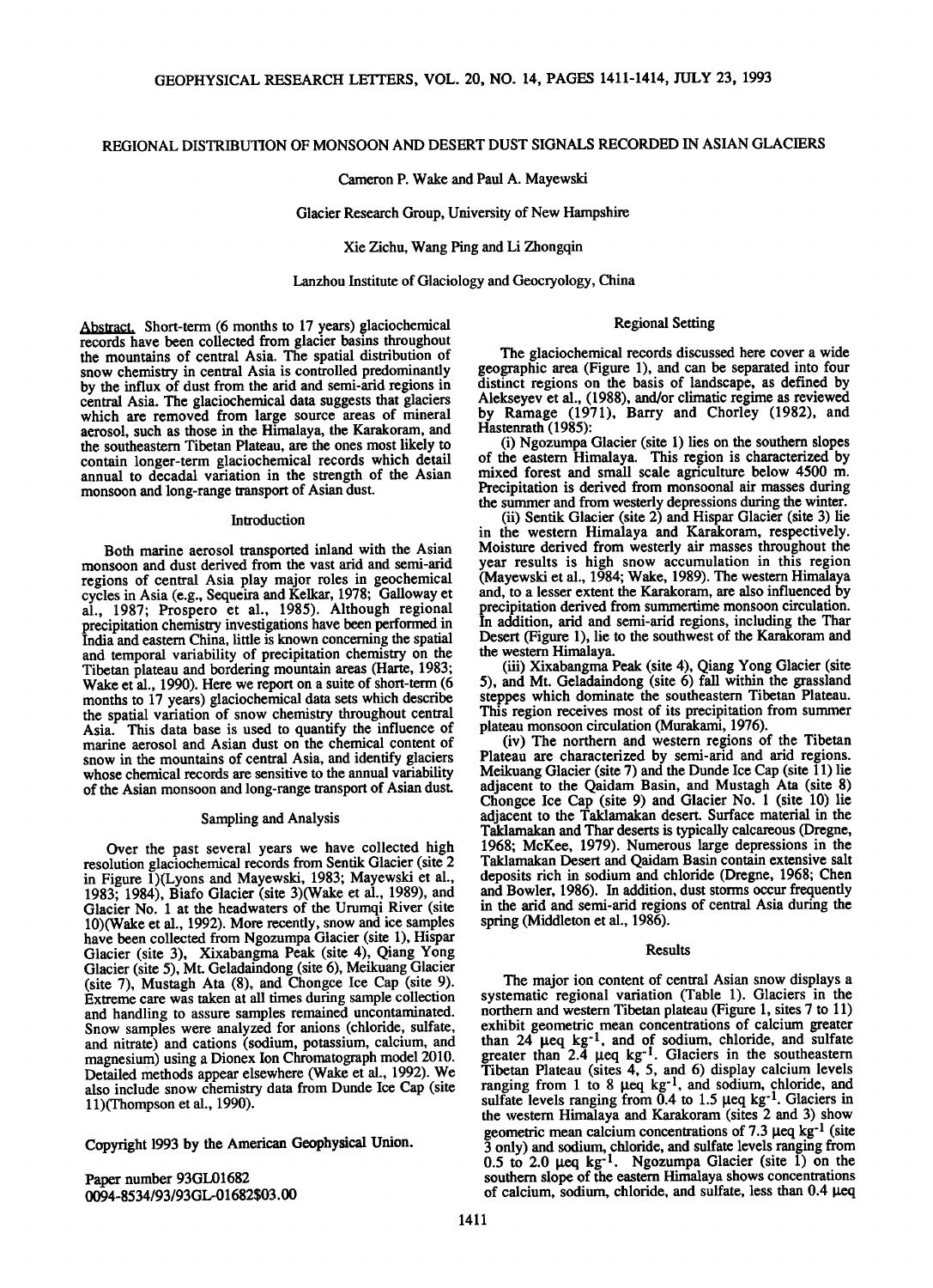

Fig. 1 Location map for glaciochemical collection sites in the mountains of central Asia. The heavy dashed line represents the **3000 m contour line and outlines the Tibetan Plateau. Landscape and topographic information were derived from a map published by the Royal Geographic Society (1987).** 

**kg -1. In contrast to the chemical species discussed above, nitrate concentrations show less variation in central Asian snow, indicative of a separate and more distant source. However, higher concentrations of nitrate are still associated with higher levels of calcium, sodium, chloride and sulfate.** 

**Measurements of the annual accumulation of major ions is only available for seven sites (Table 2). The annual flux of ions measured in central Asian snow displays similar spatial patterns to those apparent in the ion concentration data. Mustagh Ata (site 8) in the western Tibetan Plateau shows low annual snow accumulation rates but relatively high annual fluxes of calcium, sodium, chloride, and sulfate. Annual ion fluxes in the southeastern Tibetan Plateau (site 4, 5 and 6) are intermediate between the high values at Mustagh Ata and the very low values at Ngozumpa Glacier. Glaciers in the Karakoram and western Himalaya (site 2 and 3) show high annual snow accumulation rates and high annual fluxes of calcium, sodium, chloride, sulfate, and nitrate. Ngozumpa Glacier (site 1) displays intermediate value for annual snow accumulation, but very low annual fluxes for all ions.** 

#### **Discussion**

**Snow and ice chemistry at any given site in central Asia is closely associated with' proximity to arid and semi-arid regions combined with atmospheric transport pathways. Glaciers in the northern and western Tibetan plateau, which are surrounded by large desert basins (sites 7 through 11), show elevated concentrations of calcium, sodium and** 

**-chloride as a result of the influx of desert dust. The highest ion burdens were measured at Chongce and Dunde ice caps, which are close to (i.e., < 200 km) and downwind of the Taklamakan Desert and Qaidam Basin, respectively. Sodium and chloride signals in the northeastern regions of the Tibetan Plateau which could potentially relate to monsoon**  precipitation (i.e., peaks of  $\approx 0.5 \text{ }\mu\text{eq}\text{ }\text{kg}^{-1}$ , see below), are **effectively masked by sodium and chloride derived from the arid and semi-arid regions in China.** 

**The high levels of sulfate in snow from the northern and western Tibetan Plateau are associated with dust related species (e.g., calcium, sodium, and chloride). While arid and**  semi-arid regions are potential source regions for sulfate (e.g.  $\overline{ }$ **Junge and Werby, 1958; Barrie and Hales, 1984), temporal variations in sulfate in central Asian snow do not correlate well with those in calcium, sodium and chloride. Anthropogenic sources of sulfate are recorded in snow from northwest China (Wake et al., 1992) and in snow throughout the former Soviet Union (Belikova et al., 1984).**  Furthermore, Savoie et al. (1989) suggest that sulfate **associated with Sahara dust is derived not from the soil material, but from anthropogenic emissions in Europe and Africa. At present we are uncertain of the relative importance of desert dust and anthropogenic sources with respect to sulfate depostion in central Asia.** 

**Lower concentrations of calcium, sodium, chloride and sulfate in the southeastern Tibetan Plateau (sites 4, 5, and 6) are indicative of a decrease in the mineral aerosol input as a result of longer transport distance from large desert basins in**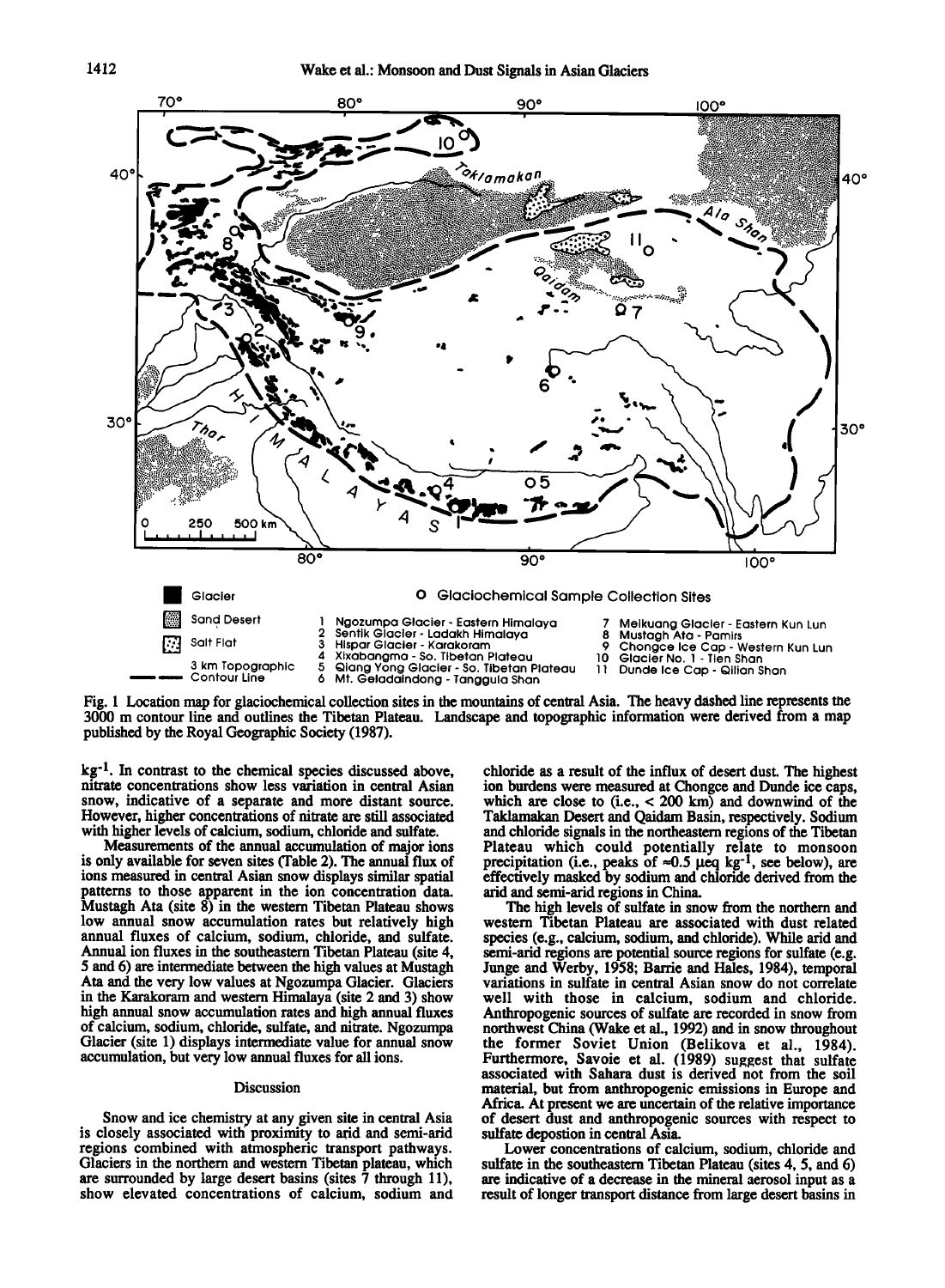| ۳ | i |
|---|---|

| site<br>Fig. 1                                | mountain/<br>glacier                  | elev<br>(m asl) | period of<br>record* | n  | $Ca^{++}$ | $Na+$ | $(\mu$ eq kg <sup>-1</sup> )<br>Cŀ | $SO_4$ = | NO <sub>3</sub> | Na:C1@          |
|-----------------------------------------------|---------------------------------------|-----------------|----------------------|----|-----------|-------|------------------------------------|----------|-----------------|-----------------|
|                                               | <b>SOUTH SLOPE - EASTERN HIMALAYA</b> |                 |                      |    |           |       |                                    |          |                 |                 |
| 1                                             | Ngozumpa                              | 5700            | 1989-90              | 30 | 0.40      | 0.31  | 0.33                               | 0.24     | 0.11            | $0.98 \pm 0.25$ |
| Western Himalaya & Karakoram                  |                                       |                 |                      |    |           |       |                                    |          |                 |                 |
| 2                                             | Sentik**                              | 4908            | 1963-80              | 99 | na        | 1.6   | 1.8                                | na       | 0.98            | $0.99 \pm 0.57$ |
| 3                                             | Hispar                                | 5150            | 1985-88              | 76 | 7.3       | 0.52  | 0.89                               | 1.5      | 2.0             | $0.65 \pm 0.25$ |
|                                               | <b>SOUTHEASTERN TIBETAN PLATEAU</b>   |                 |                      |    |           |       |                                    |          |                 |                 |
|                                               | Xixabangma                            | 6140            | 1990-91              | 31 | 1.2       | 0.37  | 0.54                               | 0.45     | 0.55            | $0.97 \pm 0.32$ |
|                                               | <b>Qiang Yong</b>                     | 5850            | 1990-91              | 17 | 1.2       | 0.38  | 0.49                               | 0.36     | 0.62            | $0.85 \pm 0.34$ |
| 6                                             | Geladaindong 5950                     |                 | 1988-90              | 40 | 7.8       | 1.4   | 1.3                                | 1.4      | 1.5             | $1.1 \pm 0.26$  |
| <b>NORTHERN &amp; WESTERN TIBETAN PLATEAU</b> |                                       |                 |                      |    |           |       |                                    |          |                 |                 |
|                                               | Meikuang                              | 5520            | Summr'91             | 12 | 24        | 6.8   | 7.5                                | 4.5      | 2.1             | $0.91 \pm 0.06$ |
| 8                                             | Mustagh Ata                           | 5910            | 1991-92              | 30 | 31        | 2.4   | 2.5                                | 5.6      | 4.0             | $0.97 \pm 0.18$ |
| 9                                             | Chongce <sup>§</sup>                  | 6327            | 1980-87              | 77 | 64        | 18    | 17                                 | 16       | 6.4             | ± 0.38<br>1.1   |
| 10                                            | Glac No. $1**$                        | 3960            | spring'89            | 27 | 47        | 8.0   | 5.5                                | 12       | 3.1             | ± 0.38<br>2.8   |
| 11                                            | Dunde*                                | 5325            | 1967-87              | 10 | 80        | na    | 29                                 | 16       | 3.6             | na              |

**Table 1. Summary of geometric mean values of major ion concentrations incentral Asian snow** 

**geometric means are used as the data from each site approaches a lognormal distribution.** 

**n is the number of samples analyzed; here, na means not available.** 

Note that the period of record differs between sites. However, the 1-to-3 fold variation from year-to-year in the **geometric mean ion concentrations ofsnow at sites for which there is more than one year of record (i.e., Sentik, Hispar, Geladaindong, Mustagh Ata) is minimal compared to the much larger variability observed on a spatial scale, suggesting that the data does provide a representative rgional perspective.** 

Sentik Glacier data from Mayewski et al., 1984; GlacNo1 data from Wake et al., 1992; Dunde Ice Cap data from **Thompson et al., 1990; the only published calcium data from Dunde is for circa 1750.** 

<sup>§</sup> The chemical record from a firm/ice core recovered from Chongce Ice Cap (Han et al., 1989) is discontinuous due contamination of the firn samples during transport. Only ion data from the ice sections of the core are reported.

**@** The Na:CI ratio is given in  $\mu$ eq  $\pm$  1 standard deviation. The ratio from sites 1 through 9 approaches that of sea water (0.86) and halite (1.0). The high ratio for site 10 reflects inputs of Na<sup>+</sup> rich crustal material (Wake et al., 1992).

**western China. The vertical distribution of calcium, sodium, and chloride at site 4, 5, and 6 display strong seasonality. Peaks is all three species occur in the spring/summer layers of the snowpack suggesting that dust raised during the spring dust storm period is transported southward from the Taklamakan Desert and the Qaidam Basin by persistent northwesterly surface winds (Luo and Yanai, 1983; Murakami, 1987). Higher concentrations and annual fluxes of calcium, sodium and chloride at Mt. Geladaindong are consistent with this interpretation, as this glacier lies closer to the mineral aerosol source regions to the north and west. Summertime peaks which are unique to the sodium and chloride time-series, as well as summer snow accumulation, reflect the influx of marine air masses associated with plateau monsoon circulation (Murakami, 1987).** 

**The high annual flux of snow and major ions at Hispar Glacier (site 3), and to a lesser extent at Sentik Glacier (site 2), suggests that much of the aerosol and moisture transported with the westerly jet stream is removed as it ascends the southwest margin of the Tibetan Plateau. Sodium and chloride show peaks in spring/summer layers reflecting**  inputs of marine aerosol from monsoonal air masses and/or **inputs of evaporite-rich dust transported from the Thar desert during the springtime dust storm period.** 

In contrast to sites 2 through 11, snow from Ngozumpa **Glacier (site 1) on the southern slopes of the eastern Himalayas displays very low concentrations and annual fluxes of major ions. Ion concentrations and annual fluxes are comparable to those measured in pre-1900 AD snow from Summit Greenland and in snow collected 38 km upwind of the South Pole (Whitlow et al., 1992). Low calcium levels suggest that high elevation glaciers on the southern slopes of the eastern Himalaya are relatively free from the dominating** 

**chemical influence of Asian dust. Sodium and chloride**  concentrations show peaks in summer layers rising 0.5 µeq kg<sup>-1</sup> above baseline values (=0.3 µeq kg<sup>-1</sup>), reflecting the **influence of precipitation derived from monsoonal air masses. The observed chemical patterns are consistent with**  local (Inoue, 1976; Yasunari, 1976) and synoptic (Luo and Yanai, 1983; Murakami, 1987) meteorology.

**Table 2. Annual accumulation of snow and major ions in central Asia** 

| mountain/                          |              | snow    |      |     |     | $(neq cm-2 yr-1)$                                                                                   |     |
|------------------------------------|--------------|---------|------|-----|-----|-----------------------------------------------------------------------------------------------------|-----|
| glacier                            | n            | $acc.*$ |      |     |     | $Ca^{++}$ Na <sup>+</sup> Cl <sup>-</sup> SO <sub>4</sub> <sup>=</sup> NO <sub>3</sub> <sup>-</sup> |     |
| SOUTH SLOPE - EASTERN HIMALAYA     |              |         |      |     |     |                                                                                                     |     |
| Ngozumpa                           | $1 \quad$    | 56      | 26   | 22  | 23  | 13                                                                                                  | 9   |
| Western Himalaya & Karakoram       |              |         |      |     |     |                                                                                                     |     |
| Sentik                             | 17           | 60      | na   | 152 | 146 | na                                                                                                  | 70  |
| Hispar                             | 3            | 130     | 1580 | 273 | 146 | 273                                                                                                 | 390 |
| SOUTH-EASTERN TIBETAN PLATEAU      |              |         |      |     |     |                                                                                                     |     |
| Xixabangma                         | 1            | 68      | 169  | 34  | 43  | 45                                                                                                  | 45  |
| Qiang Yong 1                       |              | 62      | 137  | 24  | 30  | 24                                                                                                  | 44  |
| Geladaindong                       | 2            | 30      | 794  | 78  | 64  | 62                                                                                                  | 74  |
| NORTHERN & WESTERN TIBETAN PLATEAU |              |         |      |     |     |                                                                                                     |     |
| Mustagh Ata                        | $\mathbf{2}$ | 24      | 1400 | 115 | 108 | 182                                                                                                 | 93  |

**n is the number of years of record; na means not available \* snow accumulation is reported in g cm-2 yr-1**